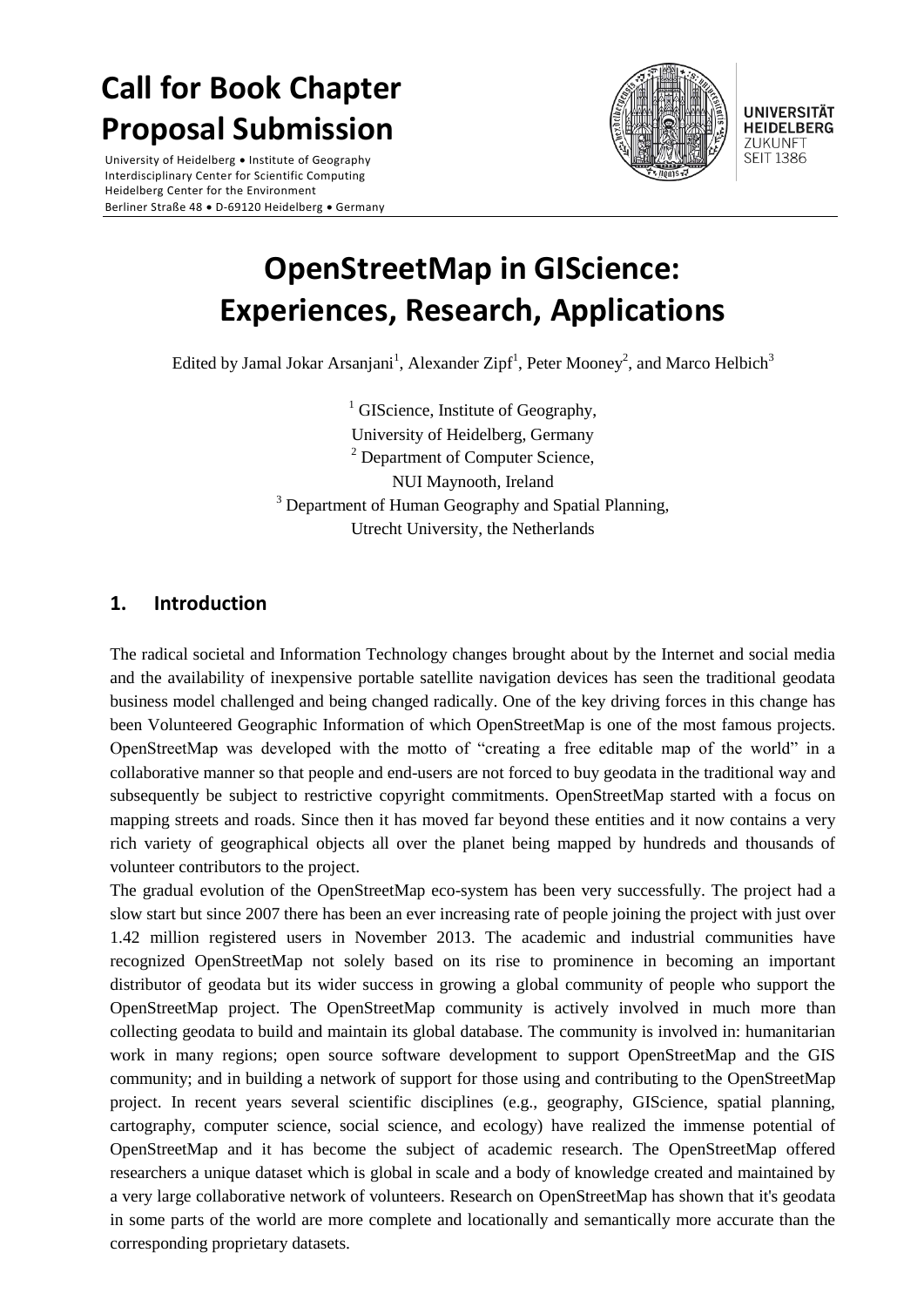## **2. Objectives and Scope**

The main objective of the intended edited volume is to seek experiences using OpenStreetMap including cutting edge scientific investigations on OpenStreetMap from different geodata and users perspectives as well as developed and under development applications benefiting from OpenStreetMap and the advancement and promotion of OpenStreetMap in GIScience. Due to the complexity, inter- and transdisciplinary nature of collaborative mapping projects such as OpenStreetMap, submissions of chapter proposals from an extensive range of scientific disciplines such as geography, cartography, computer science, statistics, geographic information science, sociology, urban planning, environment planning, transportation, and civil engineering are highly welcome.

The edited book is scheduled to be published by Springer in its leading series in GIScience "Lecture Notes in Geoinformation and Cartography" series, edited by William Cartwright, George Gartner, Liqiu Meng, and Michael P. Peterson. For more detailed information about this series, we refer to the Springer webpage, accessible via the following link [http://www.springer.com/series/7418.](http://www.springer.com/series/7418)



The book seeks to build a firm foundation for research work focused on integrating OpenStreetMap. Chapters should address the following research topics, however not limited to:

- a) State-of-the-art and cutting-edge approaches for data quality analysis and data fusion techniques in OpenStreetMap and other Volunteered Geographic Information sources,
- b) Investigations on understanding OpenStreetMap contributors and the nature of their contributions,
- c) Identification of patterns of contributions and contributors in OpenStreetMap,
- d) Desktop, online, and mobile applications of OpenStreetMap in different domains (e.g. 3D, routing, traffic, disaster management, health, crime, history, ecology, etc.),
- e) Mining value-added knowledge and information from OpenStreetMap,
- f) Limitations and possibilities in the analysis of OpenStreetMap data,
- g) Integration of OpenStreetMap with commercial and non-commercial geodatasets,
- h) Emergence and evolution of OpenStreetMap across the world,
- i) OpenStreetMap's contribution to GIScience.

## **3. Submission and Important Dates**

All chapter proposals will be evaluated by a committee of experts before author(s) are being invited to submit their full book chapters. Chapters must not have been published elsewhere. Unpublished conference presentations and extended conference works are acceptable. Published conference presentations (e.g., in a proceedings volume) may be acceptable if the full copyright can be transferred.

Submission procedure for chapter proposals (abstracts):

Length: 1-2 pages

Format: Microsoft Word or Adobe PDF

Figures/Tables: Must be legible (<300 dpi are accepted at this stage)